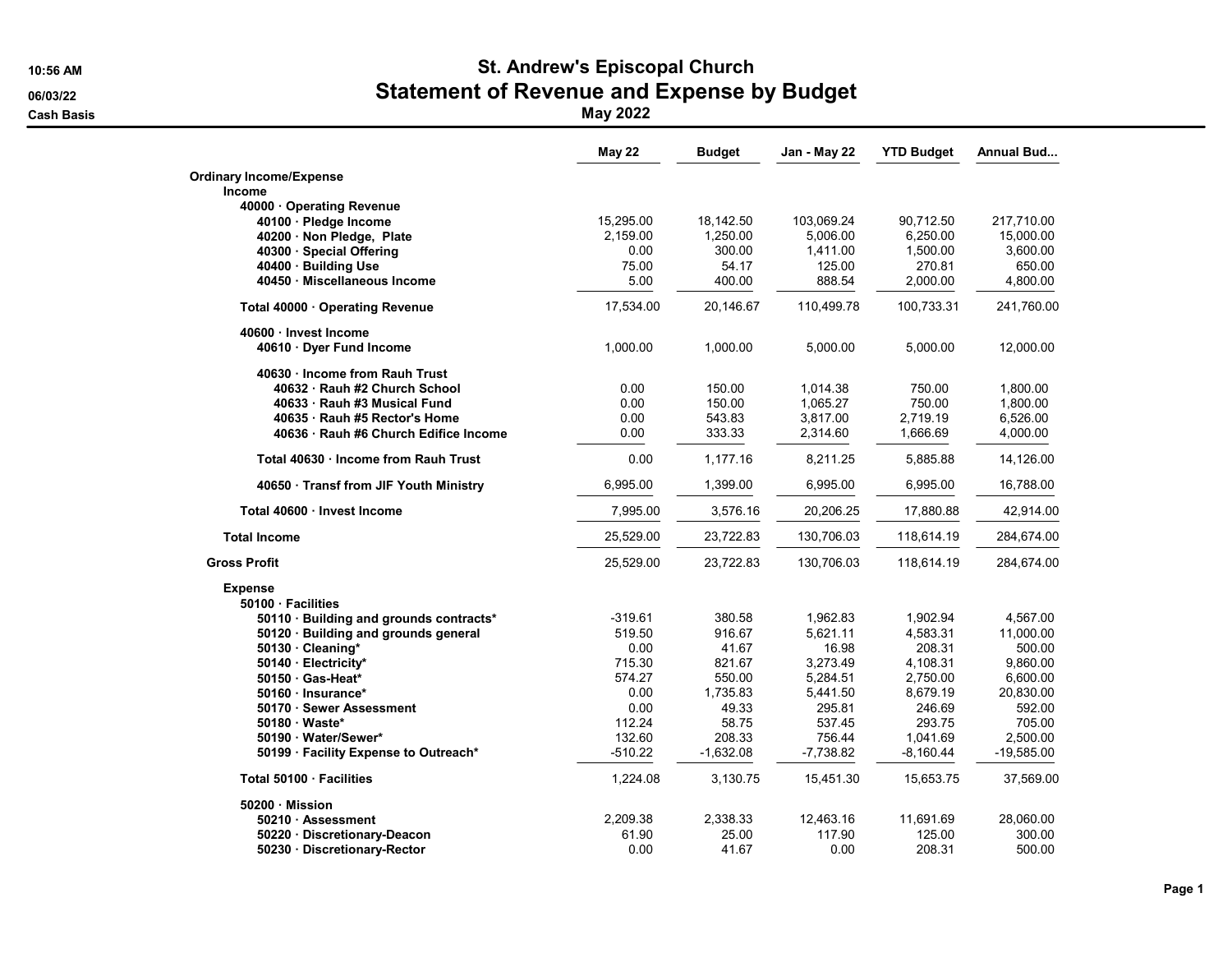## 10:56 AM St. Andrew's Episcopal Church 06/03/22 **Statement of Revenue and Expense by Budget Contract Statement of Revenue and Expense by Budget**

Cash Basis May 2022

|                                                          | <b>May 22</b> | <b>Budget</b> | Jan - May 22 | <b>YTD Budget</b> | Annual Bud |
|----------------------------------------------------------|---------------|---------------|--------------|-------------------|------------|
| 50240 Outreach*<br>50241 Outreach from Facilities/Sexton | 1,350.22      | 2,755.33      | 12,203.20    | 13,776.69         | 33,064.00  |
| 50240 Outreach* - Other                                  | 0.00          | 41.67         | 178.76       | 208.31            | 500.00     |
| Total 50240 · Outreach*                                  | 1,350.22      | 2,797.00      | 12,381.96    | 13,985.00         | 33,564.00  |
| Total 50200 · Mission                                    | 3,621.50      | 5,202.00      | 24,963.02    | 26,010.00         | 62,424.00  |
| 50300 Office/Admin                                       |               |               |              |                   |            |
| 50310 Audit                                              | 0.00          | 37.50         | 0.00         | 187.50            | 450.00     |
| $50320 \cdot Copier$                                     | 211.61        | 173.67        | 1,064.09     | 868.31            | 2,084.00   |
| 50330 Office Phone                                       | 31.99         | 50.00         | 159.95       | 250.00            | 600.00     |
| 50340 · Payroll Services                                 | 129.60        | 129.17        | 811.99       | 645.81            | 1,550.00   |
| 50350 Postage                                            | 0.00          | 45.83         | 116.00       | 229.19            | 550.00     |
| 50360 · Supplies                                         | 255.38        | 125.00        | 861.54       | 625.00            | 1,500.00   |
| 50365 · New Membership Software                          | 0.00          | 50.00         | 217.00       | 250.00            | 600.00     |
| 50370 · Tech Support                                     | 548.21        | 125.00        | 943.46       | 625.00            | 1,500.00   |
| Total 50300 · Office/Admin                               | 1,176.79      | 736.17        | 4,174.03     | 3,680.81          | 8,834.00   |
| 50400 · Programs                                         |               |               |              |                   |            |
| 50410 · Formation                                        | 0.00          | 83.33         | 87.00        | 416.69            | 1,000.00   |
| 50420 · Inviting                                         | 150.00        | 66.67         | 213.75       | 333.31            | 800.00     |
| 50430 Music                                              | 150.00        | 133.33        | 1,268.75     | 266.69            | 1,200.00   |
| 50440 · Parish Life                                      | 50.13         | 83.33         | 219.92       | 416.69            | 1,000.00   |
| 50445 · Stewardship                                      | 0.00          | 20.83         | 0.00         | 104.19            | 250.00     |
| 50450 VBS                                                | 0.00          | 4.17          | 0.00         | 20.81             | 50.00      |
| 50455 Inreach                                            | 19.53         | 8.33          | 19.53        | 41.69             | 100.00     |
| 50465 · Worship Commission                               | $-379.82$     | 160.00        | 487.46       | 800.00            | 1,920.00   |
| Total 50400 · Programs                                   | $-10.16$      | 559.99        | 2,296.41     | 2,400.07          | 6,320.00   |
| 50500 · Staff                                            |               |               |              |                   |            |
| 50510 Clergy                                             |               |               |              |                   |            |
| 50511 · Rector Salary                                    | 2,455.50      | 2,455.50      | 12,277.50    | 12,277.50         | 29,466.00  |
| 50512 · Professional Devel / Cont Ed                     | 651.87        | 83.33         | 1,023.56     | 416.69            | 1,000.00   |
| 50513 · Clergy Health                                    | 823.26        | 930.00        | 4,699.65     | 4,650.00          | 11,160.00  |
| 50514 · Clergy Pension                                   | 1,101.99      | 1,102.50      | 5,509.95     | 5,512.50          | 13,230.00  |
| 50515 · Rector Housing                                   | 3,666.66      | 3,666.67      | 18,333.30    | 18,333.31         | 44,000.00  |
| 50516 · Travel-Rector                                    | 323.28        | 208.33        | 323.28       | 1,041.69          | 2,500.00   |
| 50518 Cell Phone - Rector                                | 200.00        | 40.00         | 200.00       | 200.00            | 480.00     |
| Total 50510 · Clergy                                     | 9,222.56      | 8,486.33      | 42,367.24    | 42,431.69         | 101,836.00 |
| 50520 · Supply Clergy                                    | 0.00          | 41.67         | 0.00         | 208.31            | 500.00     |
| 50530 Music Director                                     | 1.275.00      | 1.275.00      | 6.311.30     | 6,375.00          | 15,300.00  |
| 50535 Director of Youth Ministry                         | 2,166.66      | 2,166.67      | 10,833.30    | 10,833.31         | 26,000.00  |